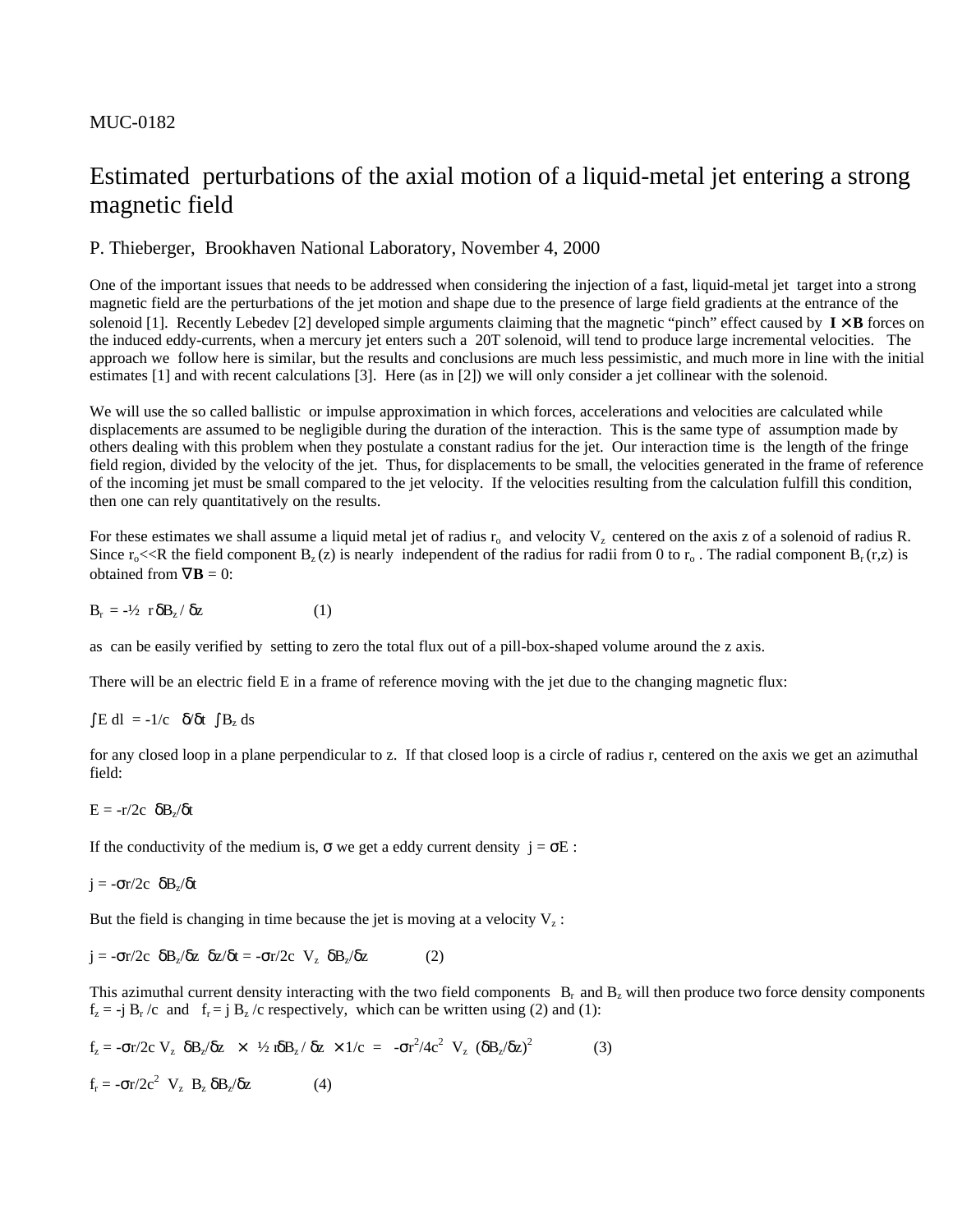The longitudinal component  $f<sub>z</sub>$  slows down the jet as it enters the magnet (and also as it exits, since the field gradient appears squared in  $(3)$ ).

The inward radial component  $f_r$  is responsible for the "magnetic pinch effect" which has caused recent concerns [2]. At the exit of the magnet, these forces are outward since the gradient changes sign in (4). These outward forces may well disrupt the jet, but here we will only consider the strong inward forces present during the penetration of the fringe field at the entrance to the magnet.

Since the liquid is assumed to be incompressible, radial inward velocities can not be developed without setting up much larger (for our geometry) longitudinal velocities. One simple way to evaluate this situation is through the following steps:

- a) To a good approximation at each point the radial inward force-density,  $f_r = -\sigma r/2c^2 V_z B_z \delta B_z/\delta z$  (4), is compensated by an equal and opposite radial hydrostatic pressure gradient  $\delta P(z,r)/\delta r$ .
- b) Integrating this gradient from r to  $r_0$  one writes the pressure  $P(z,r)$ .
- c) The longitudinal pressure gradient,  $\delta P(z,r)/\delta z$ , is then used to calculate the resulting longitudinal, forces (f'z), accelerations and velocities.

$$
P(z,r) = \int_{r_0}^{r} (\delta P(z,r)/\delta r) dr = \sigma/2c^2 V_z B_z \delta B_z/\delta z \int_{r}^{r} r dr = \sigma (r_o^2 - r^2)/4c^2 V_z B_z \delta B_z/\delta z
$$
 (5)

$$
f_{z}^{\ \prime} = -\delta P(z,r) / \delta z = -\sigma (r_{o}^{2} - r^{2}) / 4c^{2} \ V_{z} [B_{z} \ \delta^{2} B_{z} / \delta z^{2} + (\delta B_{z} / \delta z)^{2}] \tag{6}
$$

Now we can write the equation of motion for a given volume element as:

$$
dv_z/dt = (f_z + f_z^{\prime})/\rho \tag{7}
$$

where  $v_z$  is the velocity in the moving reference frame of the incoming jet, and  $\rho$  is the density.

To compute the values of  $v_z$  by using (3) and (6) we need first to know the field derivatives which depend on the detailed solenoid coil geometry and currents. Here, as an approximation, we shall simply use the formulas for the field on the axis of a semi-infinite solenoid of radius R, and we shall locate the origin of the z-axis at the edge of the solenoid:

$$
B_z = [1 + z / (z^2 + R^2)^{1/2}] B_{oz} / 2
$$
 (8)  
\n
$$
\delta B_z / \delta z = [1 / (z^2 + R^2)^{1/2} - z^2 / (z^2 + R^2)^{3/2}] B_{oz} / 2
$$
 (9)  
\n
$$
\delta^2 B_z / \delta z^2 = [-3z / (z^2 + R^2)^{3/2} + 3 z^3 / (z^2 + R^2)^{5/2}] B_{oz} / 2
$$
 (10)

Where  $B_{\alpha z}$  is the field inside the solenoid. As mentioned before, the on-axis field and its derivatives are good approximation for the entire volume of the jet since  $r_0 \ll R$ .

Using  $(9)$  and  $(10)$  in  $(3)$  and  $(6)$  we get:

$$
f_z = -\sigma r^2 / 4c^2 \ V_z \ [1/(z^2 + R^2)^{1/2} - z^2/(z^2 + R^2)^{3/2}]^2 B_{oz}^2 / 4 \ (11)
$$

and

$$
f_z' = -\sigma (r_o^2 - r^2)/4c^2 \ V_z \ \{[1 + z/(z^2 + R^2)^{1/2}] \ [-3z/(z^2 + R^2)^{3/2} + 3z^3/(z^2 + R^2)^{5/2}] + [1/(z^2 + R^2)^{1/2} - z^2/(z^2 + R^2)^{3/2}]^2\}B_{oz}^2/4
$$
\n(12)

Numerical results were obtained with Excel spread sheet calculations using (7), (11) and (12). Before discussing these results, lets see what happens with  $(11)$  and  $(12)$  at  $z=0$ , the entrance to the solenoid, where the fringe-field effects are large: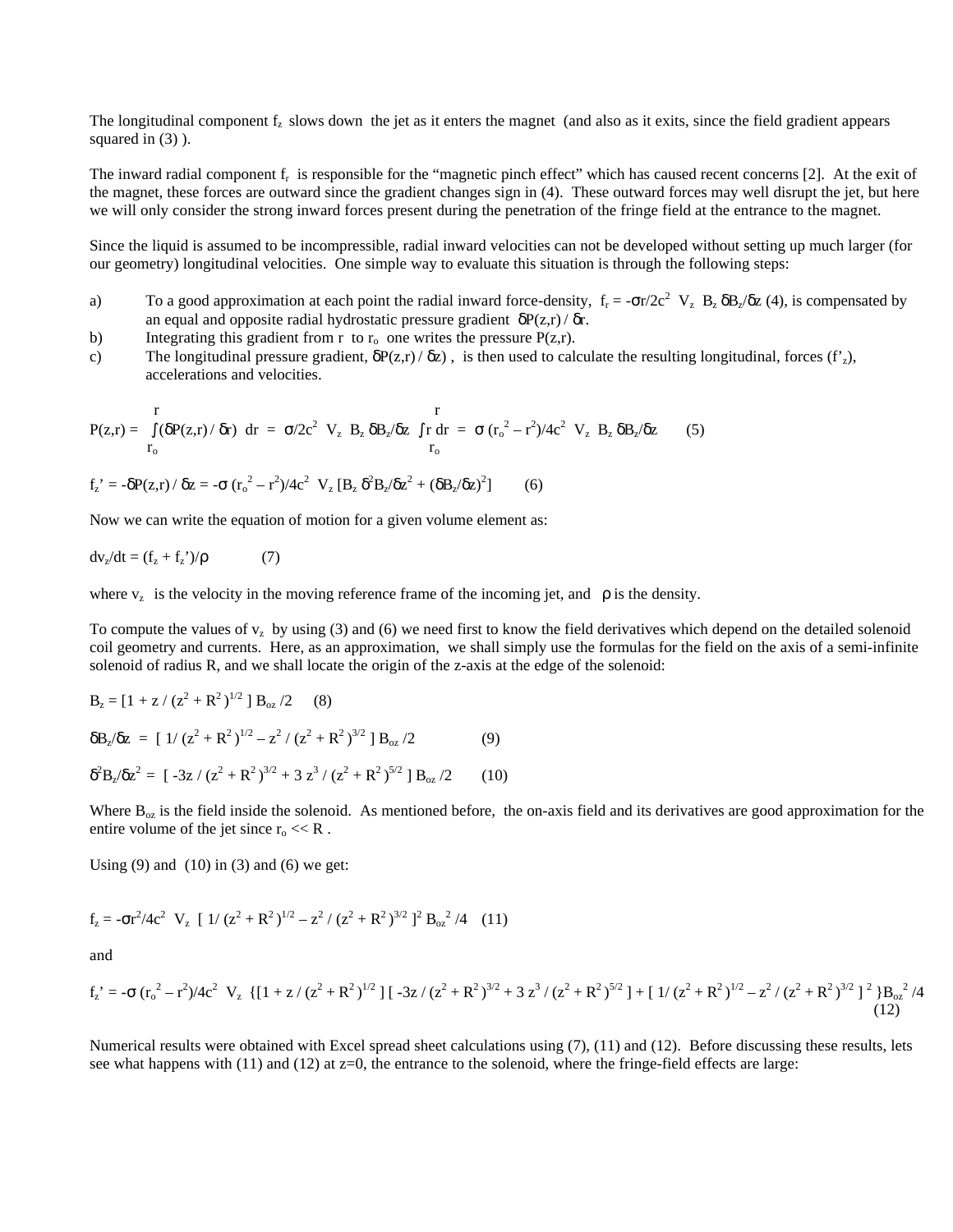$$
f_{(z=0)} = -\sigma r^2 / 4c^2 \ V_z \ 1/R^2 B_{oz}^2 / 4 \qquad (13)
$$

$$
f'_{(z=0)} = -\sigma (r_o^2 - r^2)/4c^2 V_z \ 1/R^2 B_{oz}^2 /4 \qquad (14)
$$

The first force density component is zero at the center where the second one is largest and vice versa. The maximum values are identical. The second component is the one due to the magnetic pinch effect. We can already see that nothing dramatic will happen due to this second term beyond the effects of the first one, which is the one that has been considered all along [1]. On the contrary, the overall effect of the second term should be smaller because the values of  $f_i$  are large in the center, i.e. over a much smaller area.

To get an idea of the order of magnitude of the fringe-field effects we can evaluate an acceleration, e.g. from (13):

 $dv_z/dt = f_z / \rho$ 

with

 $σ = 9.1E151/s$  $r = 1$  cm  $c = 3E10 \text{ cm/s}$  $V_z =$  = 2000 cm/s  $R = 10 \text{ cm}$ <br> $B_{oz} = 200,00$ 200,000 gauss  $\rho = 13.6 \text{ g/cm}^3$ 

We get:

 $(dv_z/dt)_{z=0, r=r0} = 9.25 \times 10^3$  cm/s<sup>2</sup>

A rough value for the interaction time for our example is  $\sim$ 10 ms (the typical interaction length  $\sim$ 2R = 20 cm, where the fringe field variation is pronounced, divided by the 2000 cm/s jet velocity). This yields a velocity variation of  $9.25 \times 10^3$  cm/s<sup>2</sup>  $\times$  0.01s = 92.5 cm/s . This estimate is somewhat larger than the maximum 55 cm/s value obtained in the detailed calculations, but in any case much smaller than the jet velocity, thus justifying the use of the impulse approximation for this case.

The calculation was set up by selecting points every 2 cm from –50 cm to +50 cm on the z-axis. For each point, the field and field derivatives where computed as outlined above, and the accelerations and velocity increments where calculated for six radii from 0 to the jet radius.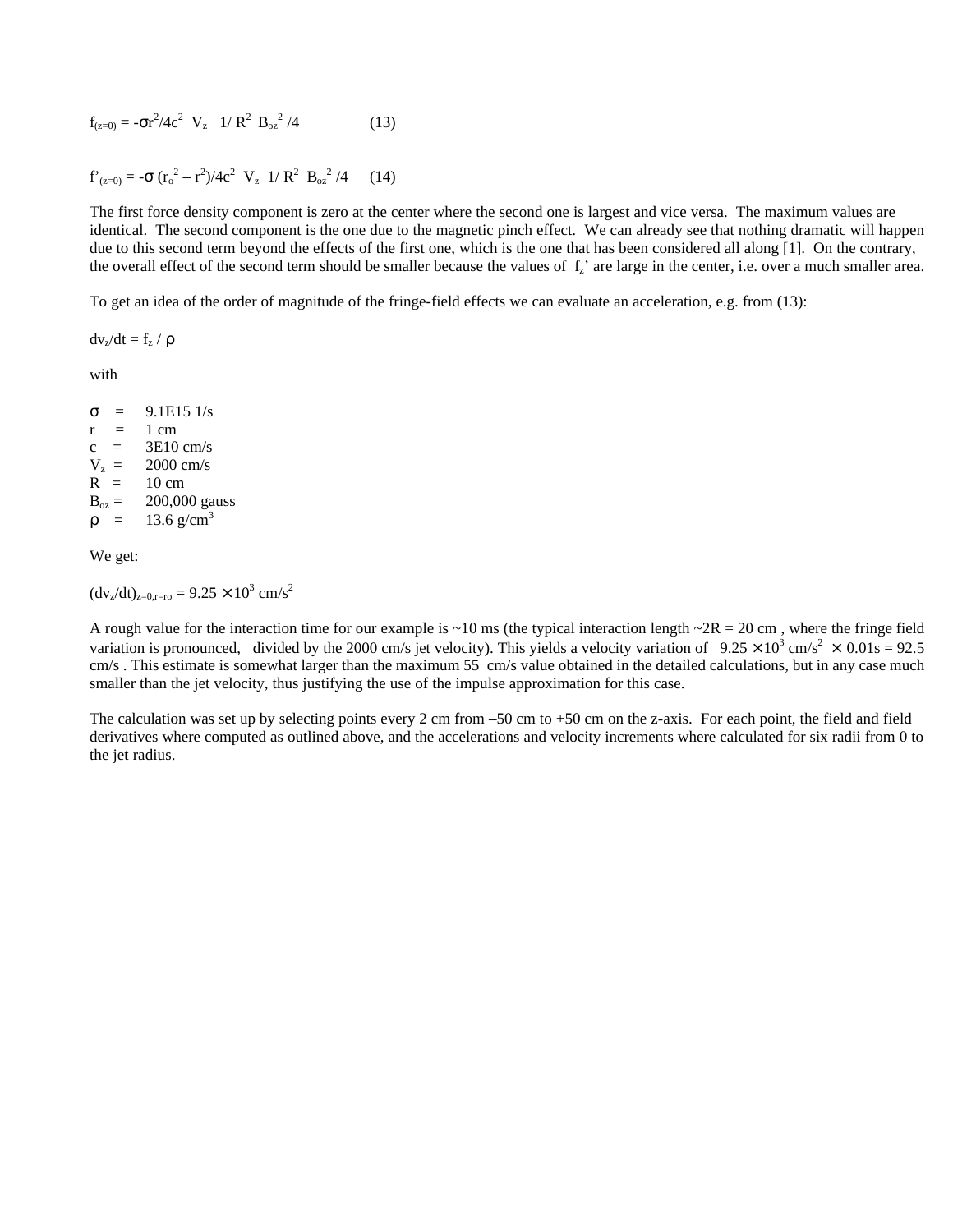



The result for the accelerations at the core  $(r = 0)$  and at the surface  $(r = r_0)$  of the jet are shown in fig. 1. The "magnetic pinch" effect", i.e. the interaction of the eddy currents with the z-component of the field is entirely responsible for the acceleration at the core and the interaction of the eddy currents with the r-component of the fringe field causes the acceleration at the surface. The surface is always decelerated, while the core is decelerated at first and then accelerated after entering the solenoid. This last effect is the result of the radial pressure tending to "squeeze out" material towards both the front and the back of the jet.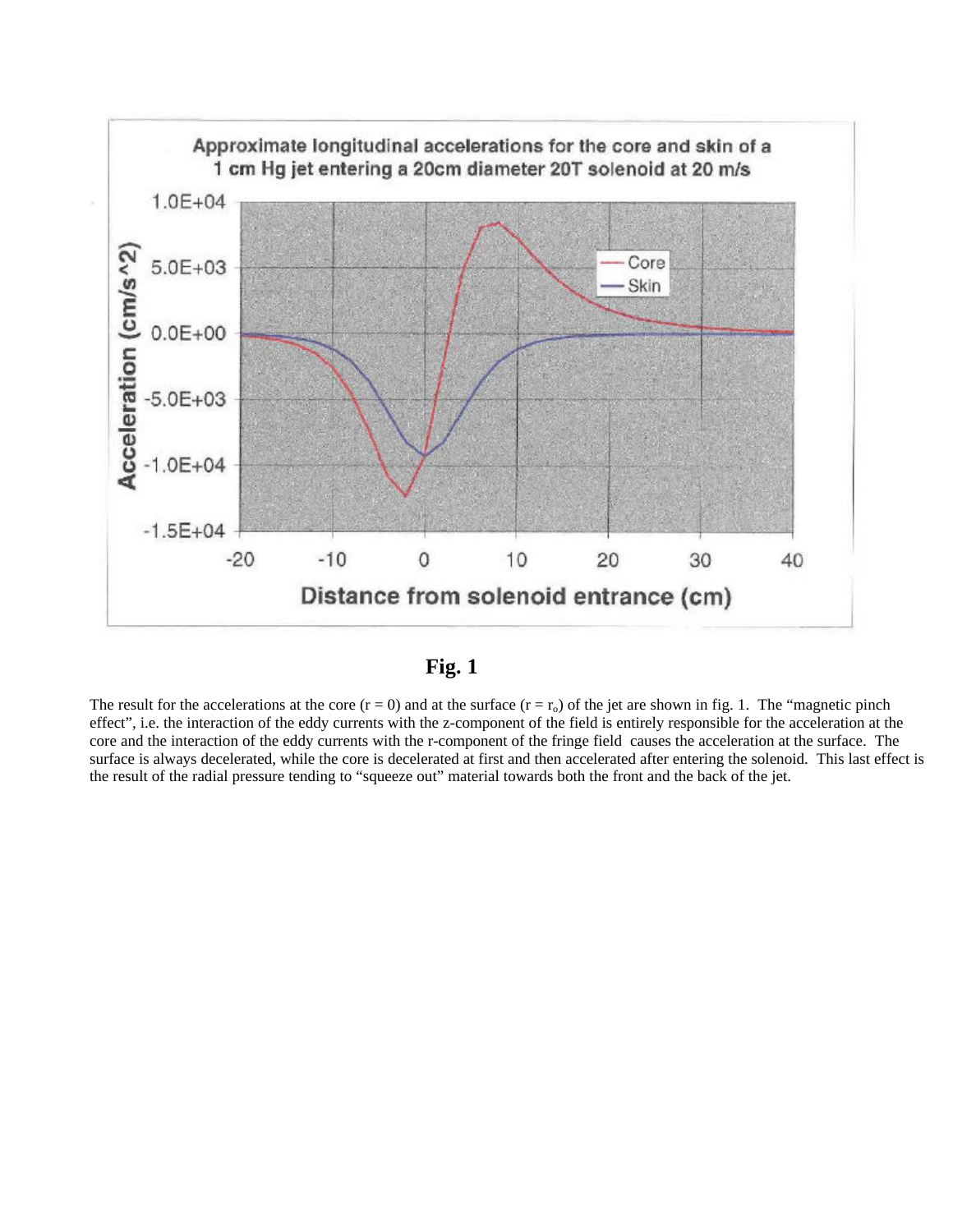

**Fig. 2**

Figure 2 shows the velocity increments at the core and five radii as functions of the distance from the entrance to the solenoid. The values shown in these curves are independent of the initial jet velocity. This must be so, because the forces are proportional to that velocity and the interaction time is inversely proportional to it. The impulse approximations, which is very good at 20 m/s will become less accurate for much smaller velocities.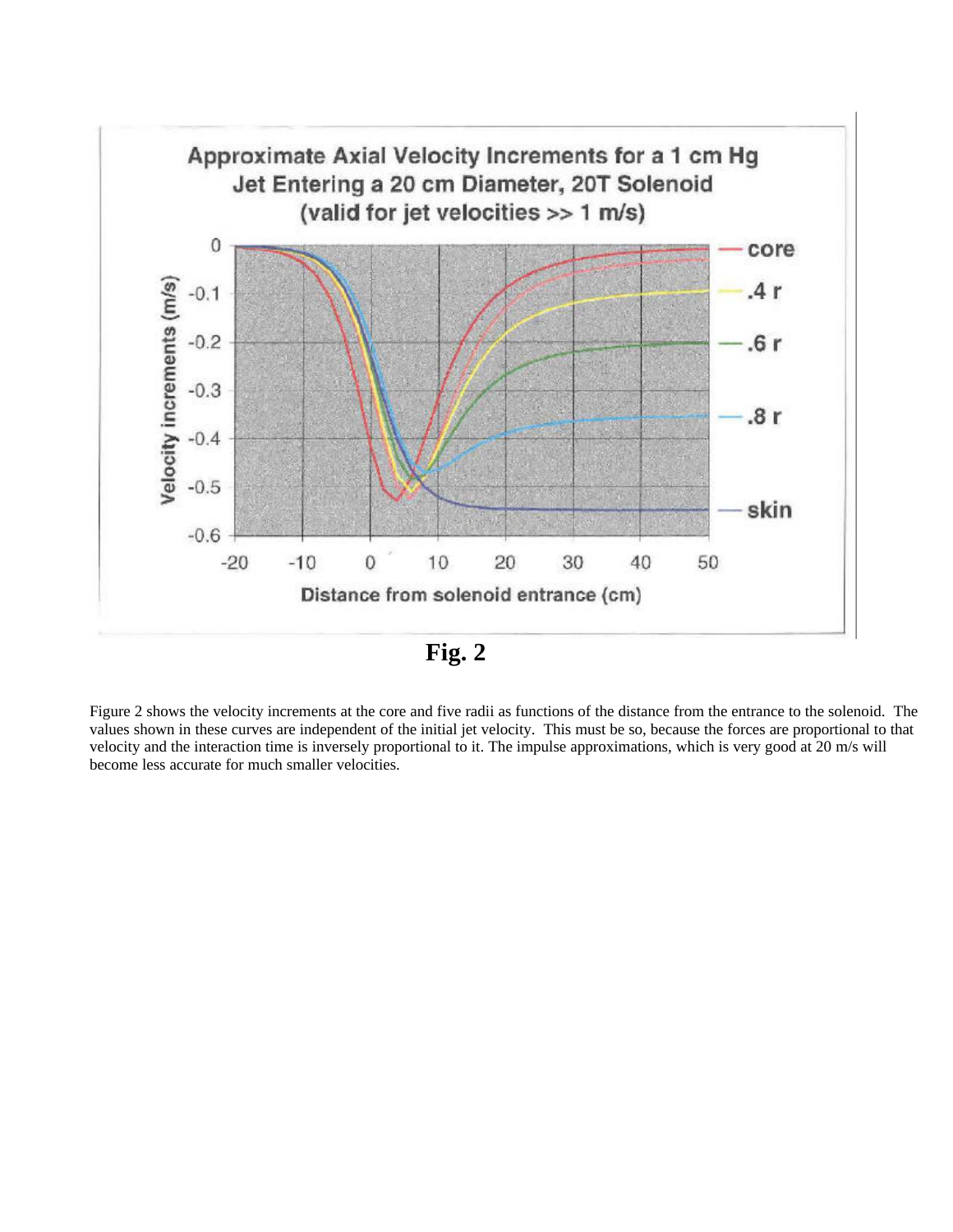

**Fig. 3**

The radius of the jet can be evaluated, using average jet velocities computed at each point from the previous six values, properly weighted with their respective cross-sectional areas, and using the fact that the volume-per-second of liquid crossing a plane must be constant for steady-state flow. The result is shown in figure 3. We see that in this case there is only a 2.3% variation of the radius, further confirming the validity of the approximations.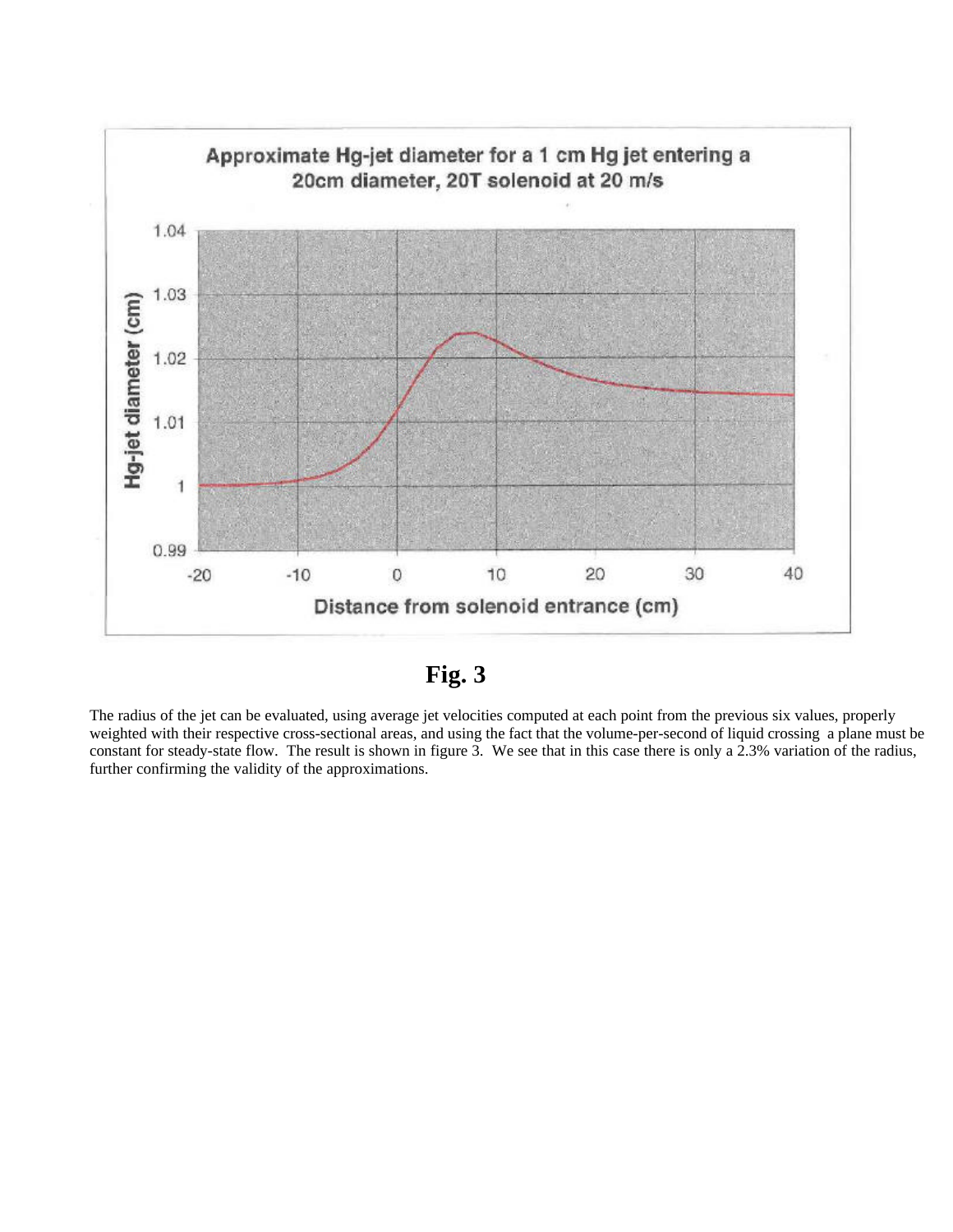

The data of figure 2 were used to compute the deformation of an initially flat surface perpendicular to the jet, as the jet enters the solenoid. The result is shown in figure 4 where the retardation and deformations are exaggerated by a factor 10 to make them more visible. The grid lines to the right of each surface indicate the position were the surfaces would be in the absence of magnetic effects.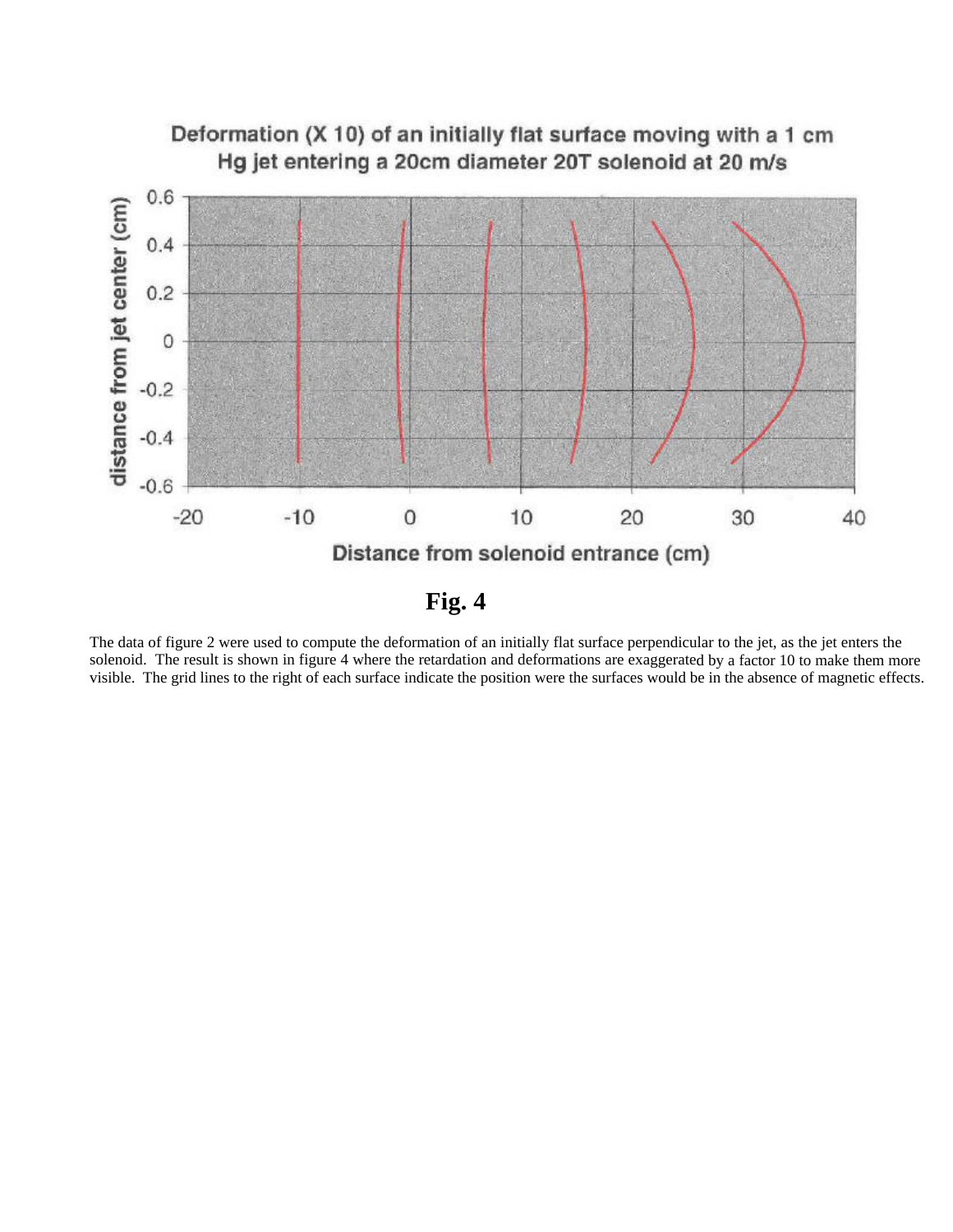

Finally, fig. 5 shows pressures at the core of the jet calculated using equation (5), first for the same simple solenoid used for the rest of the study and then for realistic fields [6] calculated for the standard capture coil package surrounding the target [7]. As expected, the magnetic-pinch-effect pressure spike at the entrance of the coil is considerably reduced for the real field as compared to the simple solenoid because of the larger radius and longitudinal distribution of components of the capture coil package. The other effects shown in figs 1-4 will be similarly reduced if the real field is used instead of the simple solenoid.

At the exit of the 20T region the field decreases more gradually due to the presence of the matching solenoids [7]. The negative pressure excursion is therefore much smaller and more spread out . The most negative value is -0.3 atmospheres. All these values were obtained assuming 0-pressure in field-free regions. If instead the jet operates in a 1 atmosphere environment, the minimum pressure will be +0.7 atmospheres. In this case there will then be no cavitation and no jet disruption due to the inverse pinch effect.

### **Discussion and conclusions**

The computed velocity increments are relatively small for the planned 20 m/s, 1 cm diameter mercury jet entering a 20T solenoid. They will be further reduced by viscosity, which was not considered here, and by magnetic damping as recently described by McDonald [4]. Only jets collinear with the solenoid were considered here. Since the effects encountered are so small, it seems safe